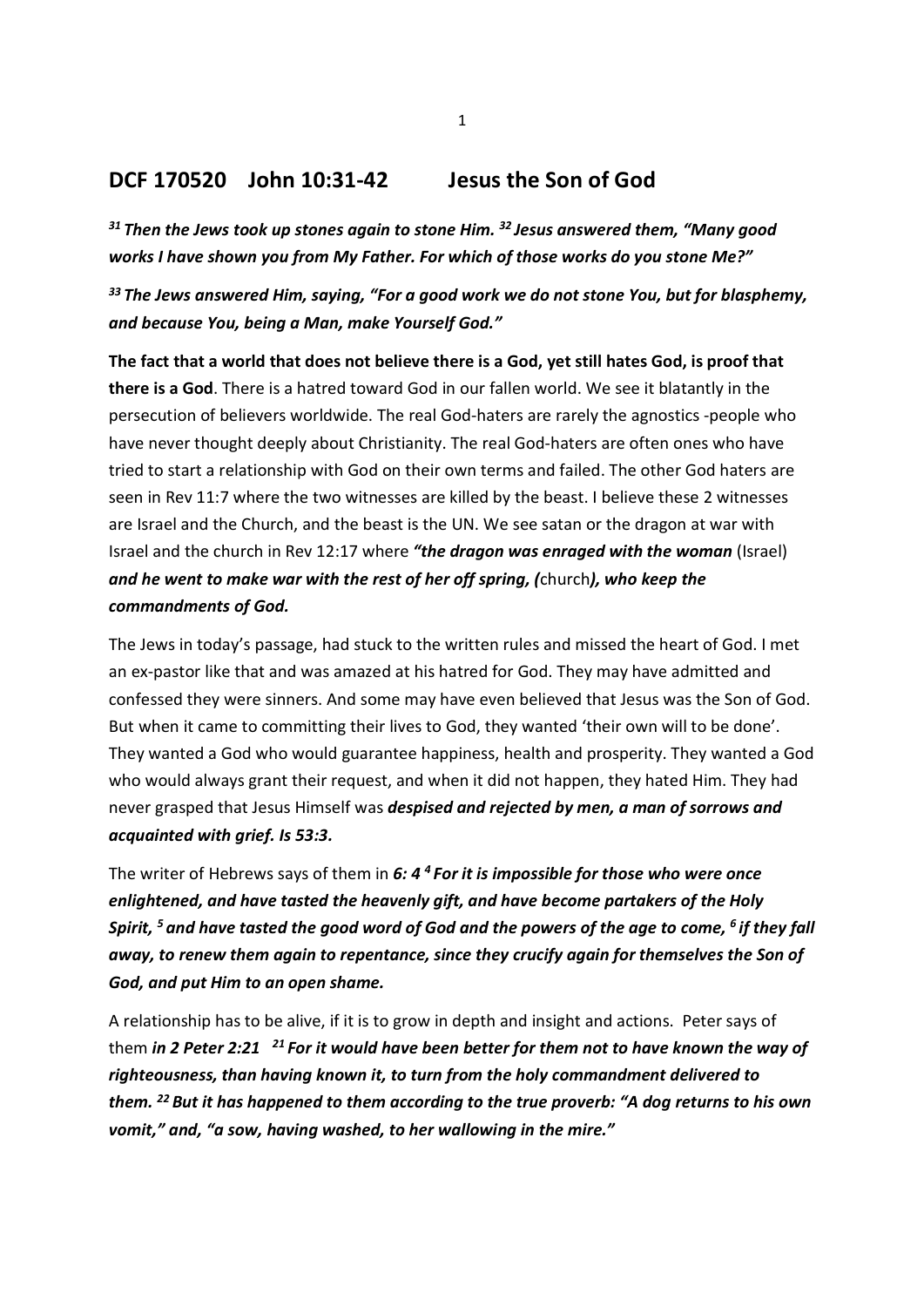### John 10:34 <sup>34</sup> Jesus answered them. "Is it not written in your law, 'I said, "You are gods" '?

The Greek is literally 'gods'. And Jesus is quoting from Psalm 82:6 where the Hebrew word is 'elohim' – meaning gods. Jesus is referring to the psalm in which Asaph accuses those entrusted with the administration of justice in our community, who should have modelled their role on God's example as the supreme judge. The psalmist accuses the leaders of the land for abusing their position of power.

Another example is in Ex 21:1-6, where the passage talks about freeing Hebrew slaves after 7 years. The word translated as 'judges' is also "Elohim". So, the Scriptures are saying these special people, commissioned by God, should act as gods.

Now Jesus is saying, surely if there are leaders of the community, referred to as gods, because they had roles modelled on God's example, why can't they see that Jesus' amazing miracles, demonstrate the character of God by His works?

# John 10:35  $35$  If He called them gods, to whom the word of God came (and the Scripture cannot be broken),  $36$  do you say of Him whom the Father sanctified and sent into the world, 'You are blaspheming,' because I said, 'I am the Son of God'?<sup>37</sup> If I do not do the works of My Father, do not believe Me;  $38$  but if I do, though you do not believe Me, believe the works, that you may know and believe that the Father is in Me, and I in Him."  $39$  Therefore they sought again to seize Him, but He escaped out of their hand.

Now Jesus is stating that he has been sanctified by God the Father. Literally this means He has been set apart for a special purpose. We too are sanctified by faith in Christ. 1 Cor 1:2<sup>2</sup> To the church of God which is at Corinth, to those who are sanctified in Christ Jesus, called to be saints,... Our lives are not aimless. We too have been set apart for a special purpose. Jesus was very conscious of His special task – we need to pray for such an awareness of our own calling too. As we pray 'Thy kingdom come', we are setting our will to achieve God's purpose for our lives.

Most importantly, we measure people's love from their heart. And their actions are the overflow of their heart. So, the widow who puts in 2 mites at the temple is more honored than those who gave out of their abundance. Mark 12:41 Jesus tells His disciples: "Assuredly, I say to you that this poor widow has put in more than all those who have given to the treasury; <sup>44</sup> for they all put in out of their abundance, but she out of her poverty put in all that she had, her whole livelihood." But it is actions that come out of the overflow of the heart, which testify to love. Luke 6:45  $45$  A good man out of the good treasure of his heart brings forth good; and an evil man out of the evil treasure of his heart brings forth evil. For out of the abundance of the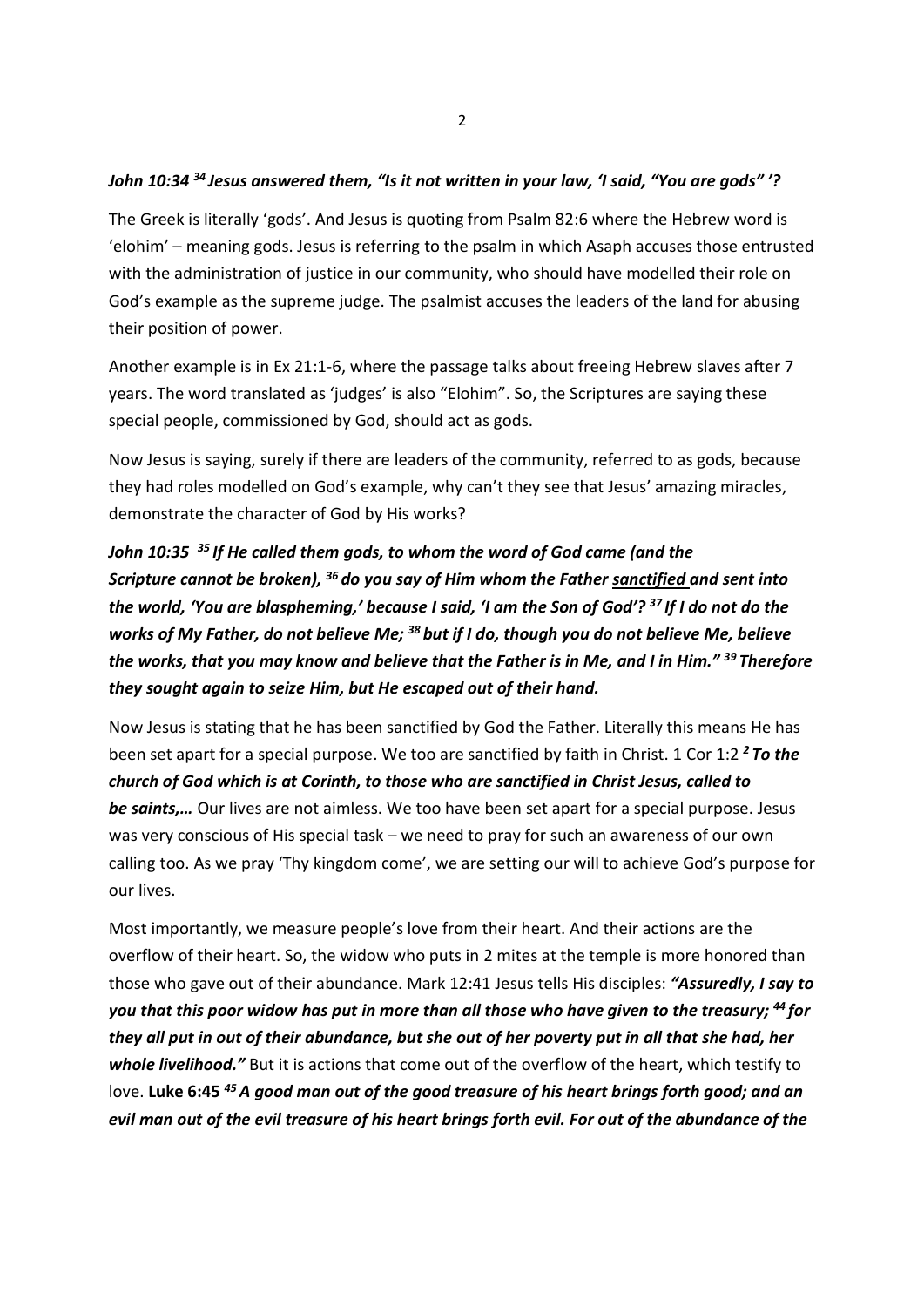heart his mouth speaks. So, what they needed to do was to see beyond the words that Jesus spoke, and even beyond the miracles which He did, to the very heart of Jesus. After Jesus raises the son of the widow at Nain Luke reports in 7:21  $^{21}$  And that very hour He cured many of infirmities, afflictions, and evil spirits; and to many blind He gave sight. He did not get rid of the Romans. He did not get more cash for the temple. He did not position Himself into the Sanhedrin. But for those who looked, His heart was obvious.

That is why we have to devour the Scriptures. Young believers need to know narratives to start their Bible study, but if your quest is to know God and be known by Him, then, you must read the prophets. You must see the loving God, the God in tears, the angry God, God the judge, the forgiving God, the God who corrects, God our Father, the patient God, the merciful God and much, much more. You must pray for the Holy Spirit to connect the words you read with your soul, your pride, your trespasses, your goals, your daily schedule, the people next to you and more.

Actions speak a lot louder than words. And people see actions. But only those with real discernment see even beyond the actions, to the heart. So, when people look at you, most will hear words and see actions. Let us make sure that what we do reflects our faith in Christ. And when we look at others, let us try to see heart. That is where the seed, the good seed of God is planted. Luke 8:15<sup>15</sup> But the ones that fell on the good ground are those who, having heard the word with a noble and good heart, keep it and bear fruit with patience.

In our warfare prayer for the unsaved, whom God has placed in our lives, we pray:

- That every seed that is planted will not be plucked away by the devil. We pray for God's covering protection over every word that is spoken into their lives.
- We pray that they will not be sidetracked by temptation to fall away. We curse every avenue of temptation that satan brings against them.
- We pray for a clarity to see how the burdens, riches and the pleasures of life can stunt our growth as believers. There is so much idolatry in this world, we pray that our own eyes will be opened to see it.

And in all of these events we pray to know the heart of God.

John 10:40  $^{40}$  And He went away again beyond the Jordan to the place where John was baptizing at first, and there He stayed.  $41$  Then many came to Him and said, "John performed no sign, but all the things that John spoke about this Man were true." <sup>42</sup> And many believed in Him there.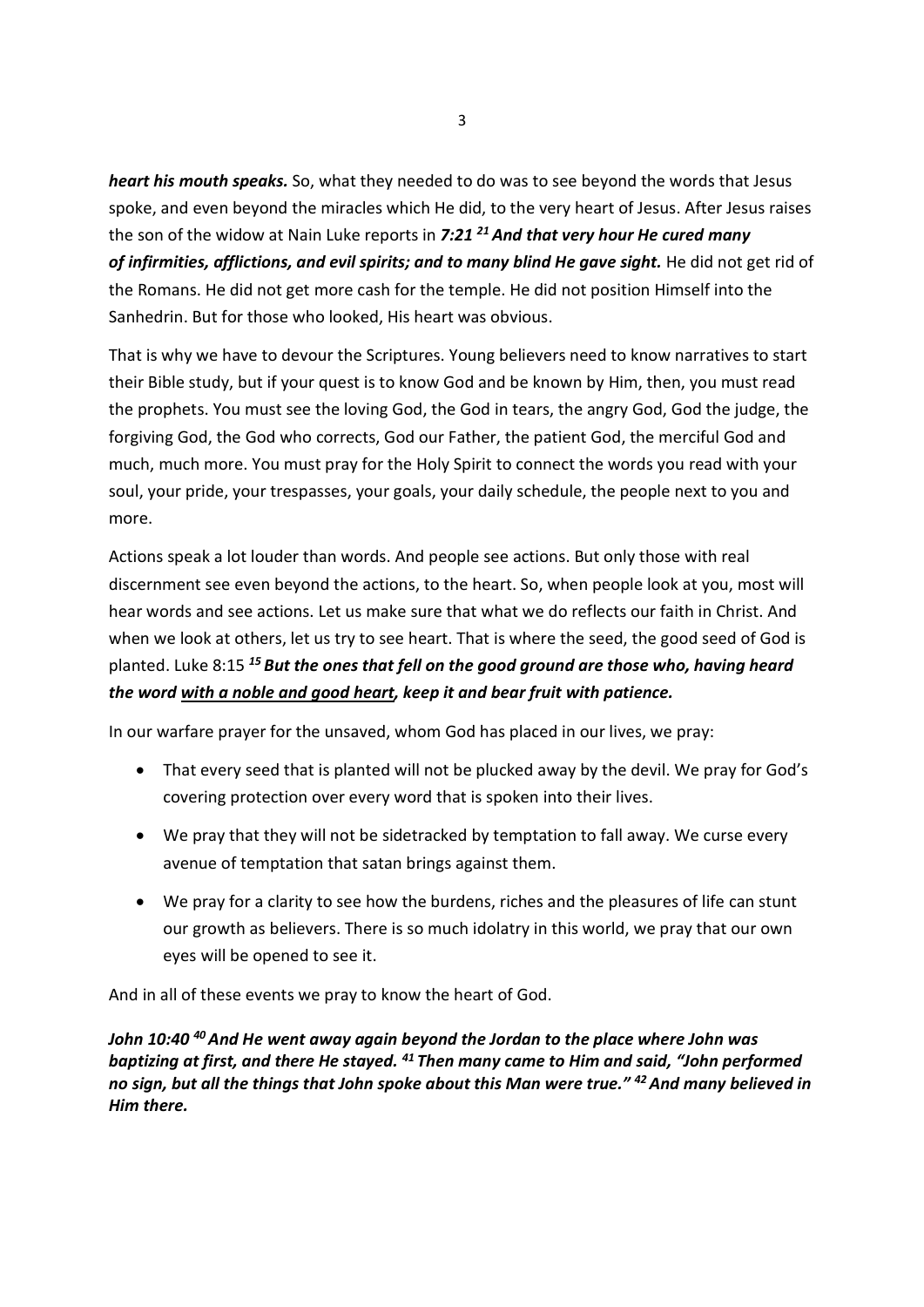Sometimes we have to walk quite far to come to Jesus. Deciding to come to Him can be quick. But getting rid of the baggage can take years. Why did Jesus go away beyond the Jordan and make it harder for people to come to Him? One reason would have been that He wanted to spend time with God before He faced the crowds. We have to prepare for battle.

John the Baptist had come and received huge respect. But he had no mighty deeds. So, they saw a difference between John and Jesus. But any hopes or expectations that John gave of Jesus were vastly exceeded. Worldly hopes are so often dashed. We worship a God who is able to do exceedingly abundantly above all that we ask or think, according to the power that works in us, to Him be glory in the church by Christ Jesus to all generations, forever and ever. Amen. Eph 3:20,21.

There is not enough merit given to effort. In Luke 6:40 we see a word being used for "perfectly trained". <sup>40</sup>A disciple is not above his teacher, but everyone who is perfectly trained will be like his teacher. The word is katertismenos. In Heb 11:30 the same word is translated 'framed'.  $3$  By faith we understand that the worlds were framed by the word of God,... In Matt 4: 21 it is used for James and John mending nets. In Matt 21:16 it is used for babies preparing praise for God. Then in 2 Cor 13:11 Paul concludes his letter, using the same word, saying *Finally* brethren, rejoice, be made complete.

So much of our character needs mending like a broken net. It is an arduous, time consuming task, but so necessary if we are to be used effectively for God. To be perfectly trained, is far from instantaneous. For one thing we have to admit we are wrong. That can take months or years or a life time. And then even after we admit that we are wrong, and while we are attending to our mistakes, we see many more. In this life, confession and repentance is endless.

All of these corrections are part of a long journey as we determine to know the heart of Jesus. So, why does Jesus make them travel so far to find Him? Sometimes we have to prove that we really want to find Him. Spiritual completeness will not happen in this life time – but it has to start now.

Paul prays for the Corinthian church to be made complete. We cannot take baggage on a long hike. What are the things hampering your journey to know the heart of God?

Finally, Jesus was the Son of God. He was God made in the flesh. He knew our hardships and sorrows. John began his gospel with this totally mind – blowing statement.

John 1:1 1 In the beginning was the Word, and the Word was with God, and the Word was God. <sup>2</sup> He was in the beginning with God.  $3$  All things were made through Him, and without Him nothing was made that was made. <sup>4</sup> In Him was life, and the life was the light of men. <sup>5</sup> And the light shines in the darkness, and the darkness did not comprehend it.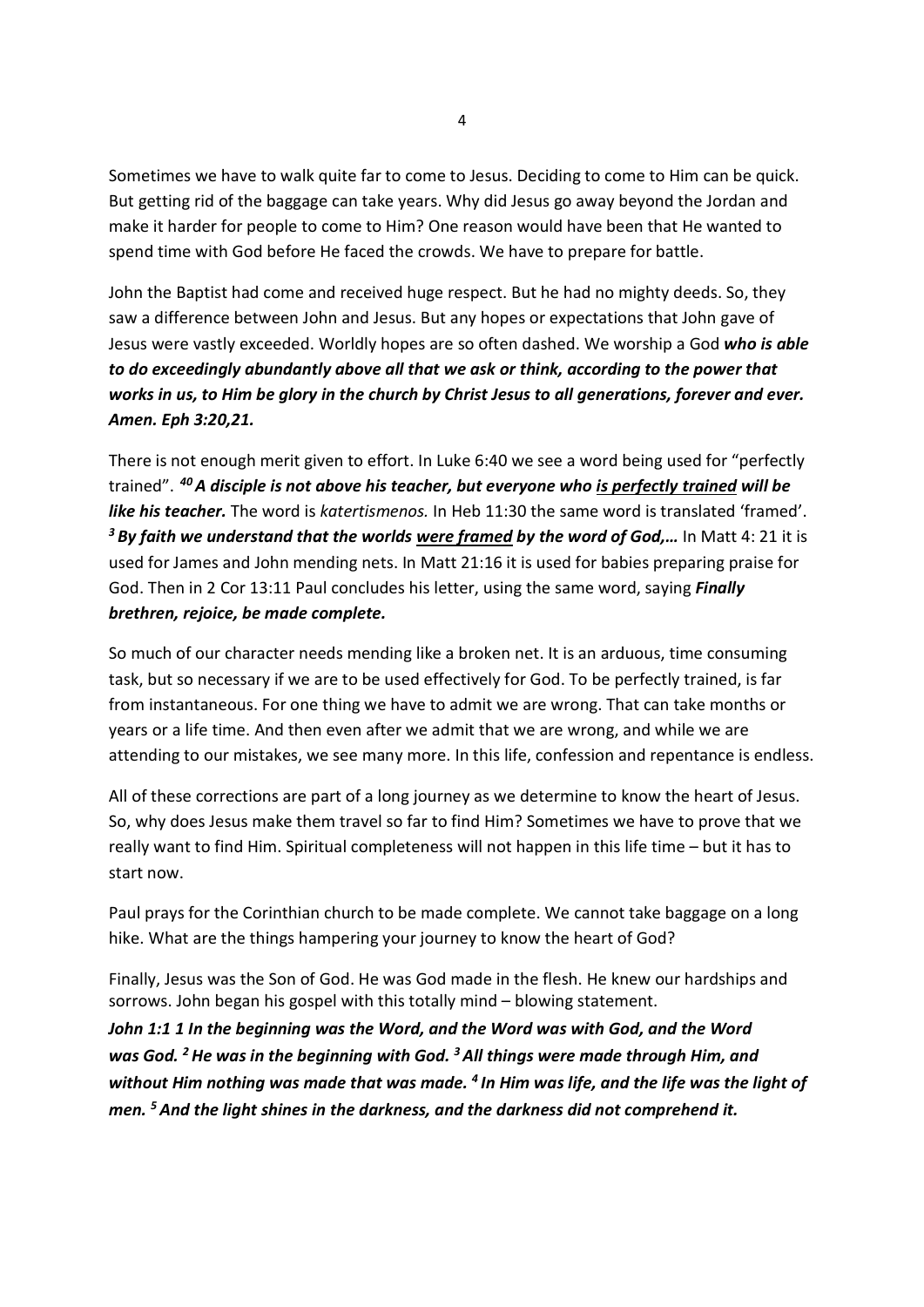$10$  He was in the world, and the world was made through Him, and the world did not know Him.  $11$  He came to His own, and His own did not receive Him.  $12$  But as many as received Him, to them He gave the right to become children of God, to those who believe in His name: <sup>13</sup> who were born, not of blood, nor of the will of the flesh, nor of the will of man, but of God.

 $14$  And the Word became flesh and dwelt among us, and we beheld His glory, the glory as of the only begotten of the Father, full of grace and truth.

Our huge privilege is that we have been saved to spend eternity with Jesus, the Son of God. Amazing!

Final song: Amazing Grace. https://www.youtube.com/watch?v=Y-4NFvI5U9w

…

## "Amazing Grace (My Chains Are Gone)"

Amazing grace How sweet the sound That saved a wretch like me I once was lost, but now I'm found Was blind, but now I see

'Twas grace that taught my heart to fear And grace my fears relieved How precious did that grace appear The hour I first believed

My chains are gone I've been set free My God, my Savior has ransomed me And like a flood His mercy reigns Unending love, amazing grace

The Lord has promised good to me His word my hope secures He will my shield and portion be As long as life endures

> $[2x]$ My chains are gone I've been set free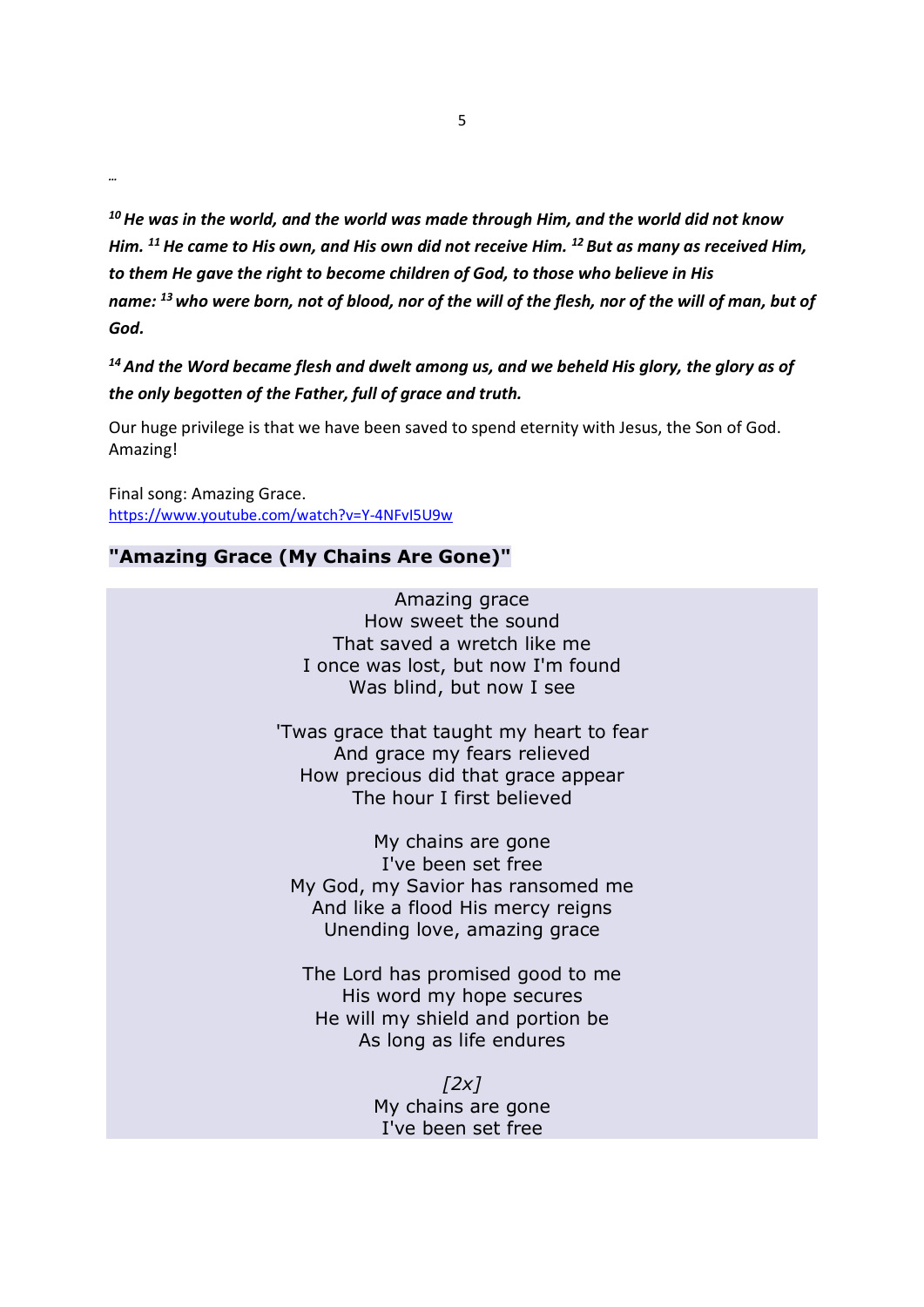My God, my Savior has ransomed me And like a flood His mercy reigns Unending love, amazing grace

The earth shall soon dissolve like snow The sun forbear to shine But God, Who called me here below, Will be forever mine. Will be forever mine. You are forever mine.